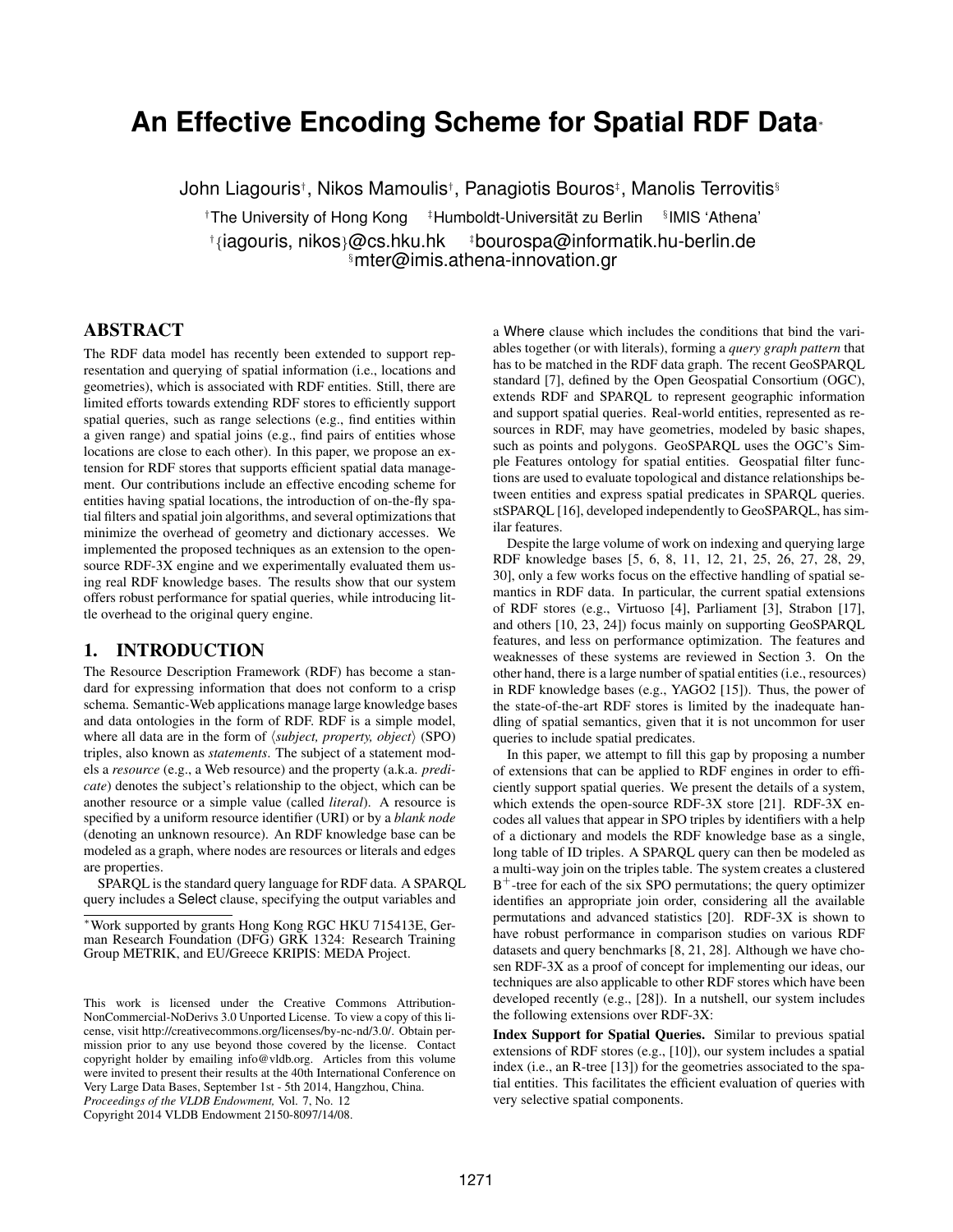Spatial Encoding of Entities. The identifiers given to RDF resources in the dictionary of RDF-3X (and other RDF stores) do not carry any semantics. Taking advantage of this fact, we encode spatial approximations inside the IDs of entities (i.e., resources) associated to spatial locations and geometries. This mechanism has several benefits. First, for queries that include spatial components, the IDs of resources can be used as cheap filters and data can be pruned without having to access the exact geometries of the involved entities. Second, our encoding scheme does not affect the standard ordering (i.e., sorting) of triples used by the RDF-3X evaluation engine, therefore it does not conflict with the RDF-3X query optimizer; in other words, the original system's performance on non-spatial queries is not compromised. Finally, our encoding scheme adopts a flexible hierarchical space decomposition so that it can easily handle spatially skewed datasets and updates without the need to re-assign IDs for all entities.

Spatial Join Algorithms. We design spatial join algorithms tailored to our encoding scheme. Our *Spatial Merge Join* (SMJ) algorithm extends the traditional merge join algorithm to process the filter step of a spatial join at the approximation level of our encoding, while (i) preserving *interesting orders* of the qualifying triples that can be used by succeeding operators, and (ii) not breaking the pipeline within the operator tree. In typical SPARQL queries which usually involve a large number of joins, the last two aspects are crucial for the overall performance of the system. Our *Spatial Hash Join* (SHJ-ID) operates with unordered inputs, using their encodings to identify fast candidate join pairs.

Spatial Query Optimization. In addition to including standard selectivity estimation models and techniques for spatial queries, we extend the query optimizer of RDF-3X to consider spatial filtering operations that can be applied on the spatially encoded entities. For this purpose, we augment the original join query graph of a SPARQL expression to include binding of spatial variables via spatial join conditions.

We evaluate our system by comparing it with two commercial spatial RDF management systems, Virtuoso [4] and OWLIM-SE [2]. For our evaluation, we use two real datasets: LinkedGeoData (LGD) [1] and YAGO2 [15]. The results demonstrate the superior performance and robustness of our approach.

The rest of the paper is organized as follows. Section 2 includes definitions and examples of GeoSPARQL queries that we consider in this paper. Section 3 reviews related work on RDF stores and spatial extensions thereof. In Section 4, we show how RDF-3X can be extended to use a spatial index for the entities associated with geometries. Section 5 presents our proposal of approximately encoding the geometries of entities inside their IDs. Query evaluation techniques that take advantage of this encoding are presented in Section 6. Section 7 presents our extensions to the query optimizer. Section 8 includes our experimental evaluation and Section 9 concludes the paper.

#### 2. PRELIMINARIES

The SPARQL queries we consider in this work follow the format:

Select [projection clause] Where [graph pattern] Filter [condition]

The Select clause includes a set of variables that should be instantiated from the RDF knowledge base (variables in SPARQL are denoted by a ? prefix). A graph pattern in the Where clause consists of triple patterns in the form of  $s$   $p$   $o$  where any of the  $s$ ,  $p$  and  $o$  can be either a constant or a variable. Finally, the Filter clause



Figure 1: Example of RDF data and two spatial queries

includes one or more *spatial predicates*. For the ease of presentation, in our discussion and examples, we consider only WITHIN range predicates (for spatial selections) and DISTANCE predicates (for spatial joins). However, we emphasize that the results of our work are directly applicable to all spatial predicates defined in the GeoSPARQL standard [7]. In addition, we use a simplified syntax for expressing queries and not the one of the GeoSPARQL standard because the latter is verbose.

As an example, consider the (incomplete) RDF knowledge base listed in Figure 1(a). Literals and *spatial literals* (i.e., geometries) are in quotes. An exemplary query with a range predicate is:

#### Select ?s ?o

Where ?s cityOf Germany . ?s hosted ?o. ?s hasGeometry ?g. Filter WITHIN( $?g$ , "POLYGON(...)");

This query finds the cities of Germany within a specified polygonal range together with the persons they hosted. Note that there are three variables involved  $(?s, ?o,$  and  $?g)$  connected via a set of triple patterns which also include constants, i.e., Germany. For example, if POLYGON(...) covers the area of East Germany, (Dresden, Wagner) and (Leipsiz, Bach) are results of this query. The query is represented by the pattern graph of Figure 1(b). In general, queries can be represented as graphs with *chain* (e.g.,  $?s_1$  hosted  $?s_2$ .  $?s_2$ performedIn ?s<sub>3</sub>.) and *star* (e.g., ?s cityOf ?o. ?s hosted Wagner.) components.

Another exemplary query, which includes a spatial join predicate, represented by the pattern graph of Figure 1(c), is:

Select ?s<sub>1</sub> ?s<sub>2</sub> Where  $?s_1$  cityOf Germany .  $?s_1$  sisterCityOf  $?s_2$ .  $?s_1$  has Geometry  $?g_1$ .  $?s_2$  has Geometry  $?g_2$ . Filter DISTANCE $(?g_1, ?g_2) <$  "300km";

This query asks for pairs of sister cities (i.e.,  $2s_1$  and  $2s_2$ ) such that the first city (i.e.,  $?s_1$ ) is in Germany and the distance between them does not exceed 300km. In the exemplary RDF base of Figure 1(a), (Dresden, Worcław) and (Leipzig, Hanover) are results of this query while (Dresden, Ostrava) is not returned as the distance between Dresden and Ostrava is around 500km.

#### 3. RELATED WORK

RDF Storage and Query Engines. There have been many efforts toward the efficient storage and indexing of RDF data. The most intuitive method is to store all *(subject, property, object*) (SPO)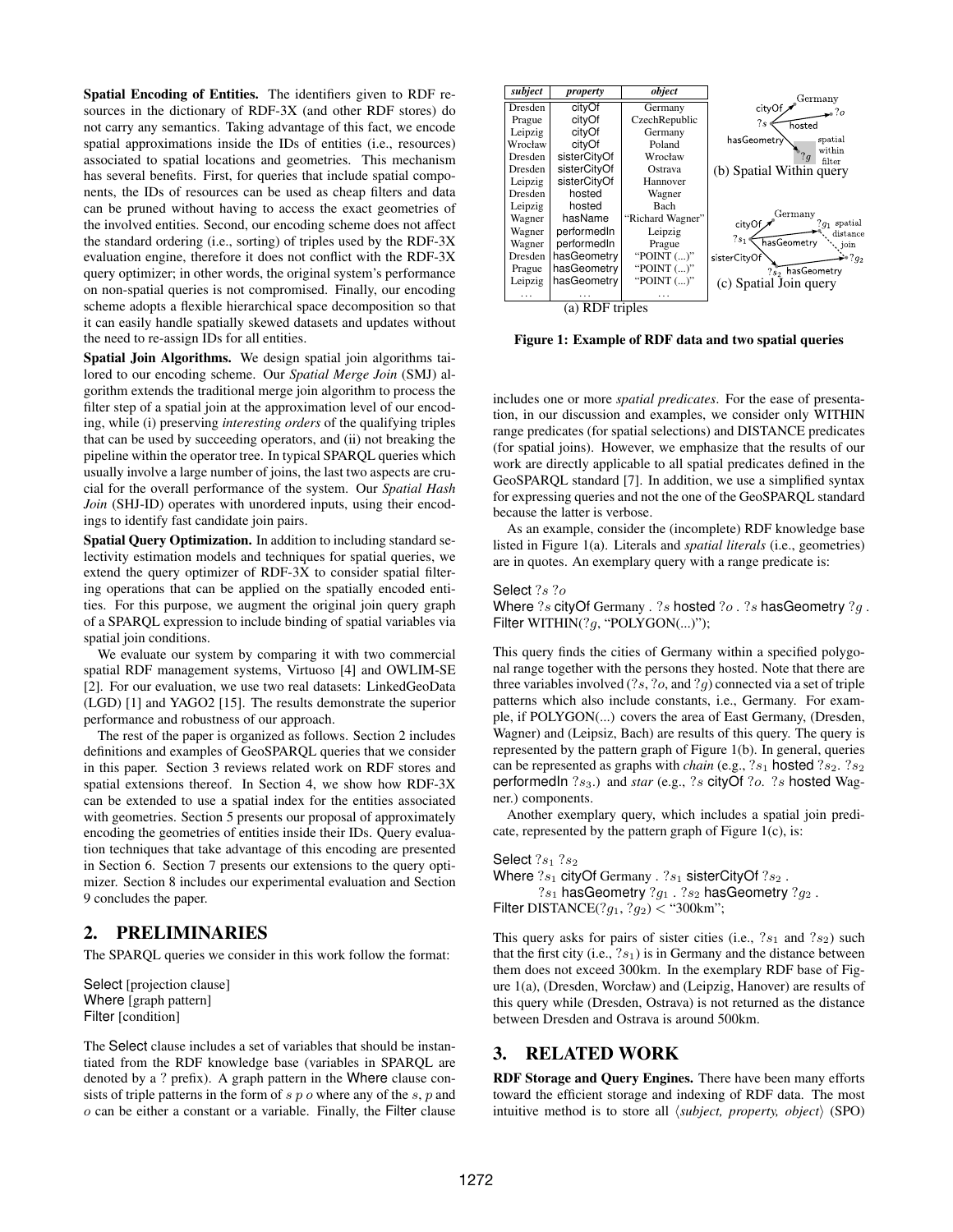

Figure 2: Use of Dictiorary

statements in a single, very large *triples* table. The RDF-3X system [21] is based on this simple architecture. RDF-3X (following an idea from previous work) uses a *dictionary* to encode URIs and literals as IDs. Indexing is then applied on the ID-encoded SPO triples. Figure 2 illustrates a dictionary and the ID-encoded triples for the RDF base of Figure 1(a). RDF-3X creates a clustered  $B^+$ tree index for each of the six SPO permutations (i.e., SPO, SOP, PSO, POS, OSP, OPS). A SPARQL query is transformed to a multiway self-join query on the triples table; the query engine binds the query variables to SPO values and joins them (if the query contains literals or filter conditions, these are included as selection conditions). A query is first translated by replacing URIs or literals by the respective IDs and then evaluated using the six indices; finally, the query results (in the form of ID-triples) are translated back to their original form. The six indices offer different ways for accessing and joining the triples; RDF-3X includes a query optimizer to identify a good query evaluation plan. The system favors plans that produce *interesting orders*, where merge joins are pipelined without intermediate sorts. In addition, a run-time *sideways information passing* (SIP) mechanism [22] reduces the cost of long join chains. RDF-3X maintains nine additional aggregate indices, corresponding to the nine projections of the SPO table (i.e., SP, SO, PO, PS, OS, OP, S, P, O), which provide statistics to the query optimizer and are also useful for evaluating specialized queries. The query optimizer was extended in [20] to use more accurate statistics for star-pattern queries. RDF-3X employs a compression scheme to reduce the size of the indices by differential storage of consecutive triples in them. Hexastore [25] is a contemporary to RDF-3X proposal, which also indexes SPO permutations on top of a triples table. An earlier implementation of a triples table by Oracle [12] uses materialized join views to improve performance.

An alternative storage scheme is to decompose the RDF data into *property* tables: one binary table is defined per distinct property, storing the SO pairs that are linked via this property. In order to avoid the case of having a huge number of property tables, this extreme approach was refined to a *clustered-property* tables approach (used by early RDF stores, like Jena [26] and Sesame [11]), where correlated tables are clustered into the same table and triples with infrequent properties are placed into a *left-over* table. Abadi et al. [5] use a column-store database engine to manage one SO table for each property, sorted by subject and optionally indexed on object.

A common drawback of the column-store approach and RDF-3X is the potentially large number of joins that have to be evaluated, together with the potentially large intermediate results they generate. Atre et al. [6] alleviate this problem by introducing a 3D compressed bitmap index, which reduces the intermediate results before joining them. A similar idea was recently proposed in [28]; the participation of subjects and objects in property tables is represented as a sparse 3D matrix, which is compressed. Yet another storage architecture was proposed in [8]. The idea is to first cluster the triples by subject and then combine multiple triples about the

same subject into a single row. Thus, the system saves join cost for star-pattern queries, however, it may suffer from redundancy due to repetitions and null values.

Trinity [29] is a distributed memory-based RDF data store, which focuses on graph query operations such as random walk distance, reachability, etc. RDF data are represented as a huge (distributed) graph and query evaluation is done in an exploration-based manner; starting from the most selective predicates, query variables are bound progressively, while the RDF graph is browsed. Trinity's power lies on the fact that memory storage eliminates the otherwise very high random access cost for graph exploration. gStore [30] is an earlier, graph-based approach, which models SPARQL queries as graph pattern matching queries on the RDF graph.

Spatial Extensions of RDF Stores. Parliament [7], built on top of Jena [26], implements most of the features of GeoSPARQL. Strabon [17], developed in parallel to Parliament, extends Sesame [11] to manage spatial RDF data stored in PostGIS. Strabon adopts a column-store approach, implementing two SO and OS indices for each property table. Spatial literals (e.g., points, polygons) are given an identifier and are stored at a separate table, which is indexed by an R-tree [13]. Strabon extends the query optimizer of Sesame to consider spatial predicates and indices. The optimizer applies simple heuristics to push down (spatial) filters or literal binding expressions in order to minimize intermediate results. Strabon and Parliament are based on old RDF stores (i.e., Jena and Sesame) and lack sophisticated query optimization techniques.

Brodt et al. [10] extend RDF-3X [21] to support spatial data. The extension is limited, since range selection is the only supported spatial operation. Furthermore, query evaluation is restricted to either processing the non-spatial query components first and then verifying the spatial ones or the other way around. Finally, the opportunity of producing an interesting order from a spatial index (in order to facilitate subsequent joins) is not explored.

Geo-Store [23] is another spatial extension of RDF-3X. Geo-Store divides the space by a grid and orders the cells using a *Hilbert* space-filling curve. Each geometry literal  $g$  (e.g. "POINT  $(...)$ ") is approximated by the Hilbert order g.ID of the cell that includes it. Then, for all triples of the form  $s$  has Geometry  $g$ , a triple  $s$ hasPos  $g$ .ID is added to the data. During query evaluation, an extra join with the hasPos triples is applied to perform the filter step of spatial queries. Geo-Store supports only spatial range and  $k$  nearest neighbor queries, but not spatial joins. In addition, it does not extend the query optimizer of RDF-3X to consider spatial query components. Finally, besides increasing the size of the original database with the introduction of hasPos triples, it is not clear how its encoding can handle complex spatial literals, such as "POLYGON (...)", which may span multiple cells of the grid.

S-Store [24] is a spatial extension of gStore [30]. Although S-Store was shown to outperform gStore for spatial queries, it handles spatial information only at a high level (i.e., the data are primarily indexed based on their structure). Finally, commercial systems, like Oracle, Virtuoso [4], and OWLIM-SE [2] have spatial extensions, however, details about their internal design are not public.

### 4. A BASIC SPATIAL EXTENSION

In the remainder of the paper, we present the steps of extending a standard query evaluation framework for triple stores (i.e., the framework of RDF-3X) to efficiently handle the spatial components of RDF queries. In RDF-3X, a query evaluation plan is a tree of operators applied on the base data (i.e., the set of RDF-triples). The leaves of the tree are any of the 6 SPO clustered indices. The operators apply either selections or joins. Each operator addresses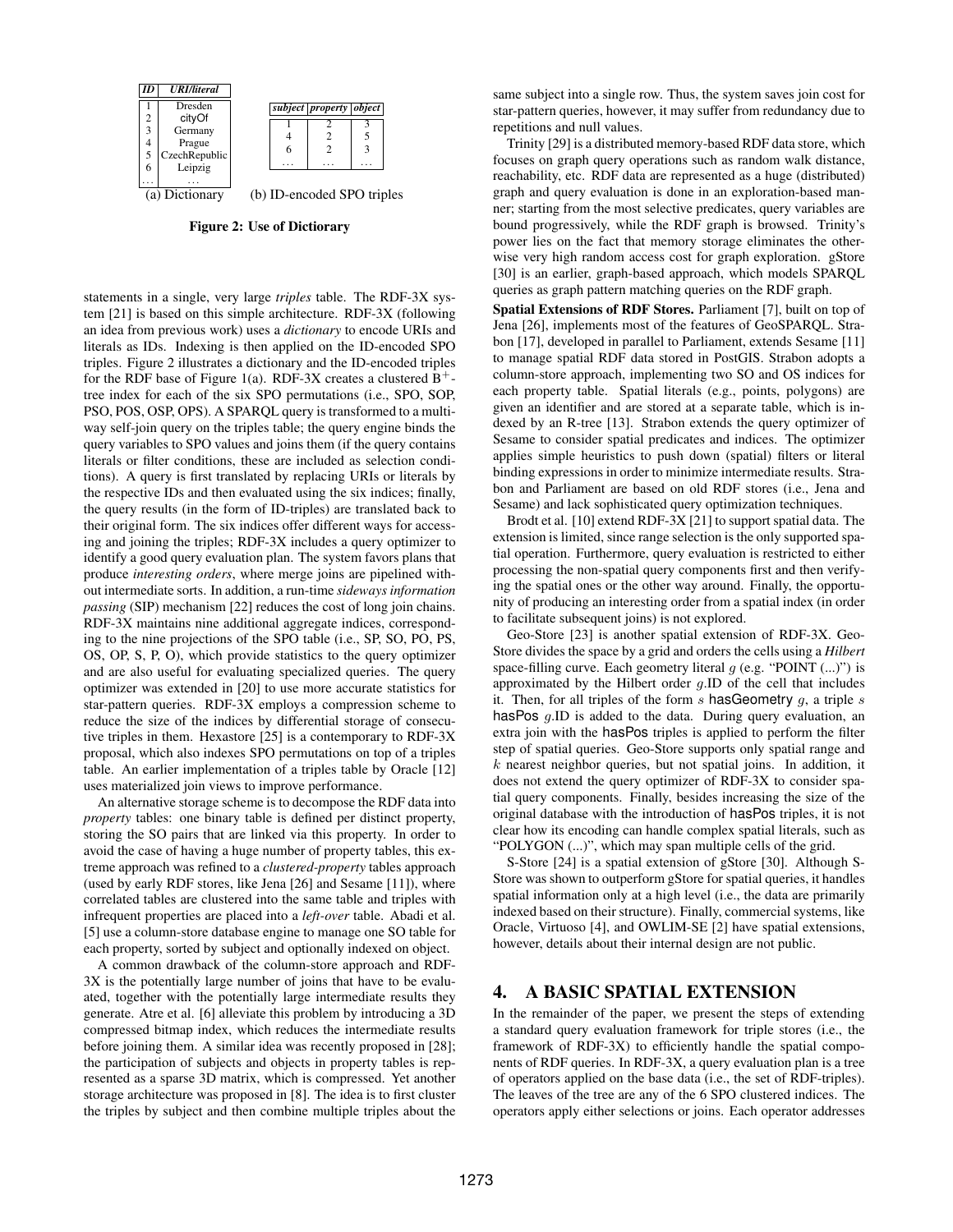a triple of the query pattern and instantiates the corresponding variables; the instantiated triples (or query subgraphs) are passed to the next operator, until they reach the root operator, which computes instances for the entire query graph.

This section outlines the basic (but essential) spatial extension to RDF-3X and discusses drawbacks of it that motivated us to design and use a spatial encoding scheme described in Sections 5 and 6. This basic extension improves the spatial RDF-3X extension of Brodt et al. [10] to support spatial join evaluation.

Spatial Indexing. Spatial entities i.e., resources associated to spatial literals like POINT and POLYGON, are indexed by an R-tree [13]. For each entity associated to a polygon, there is an entry at a leaf of the R-tree of the form  $(mbr, ID)$ , where mbr is the minimum bounding rectangle (MBR) of the polygon. For each entry associated to a point  $pt$ , there is a  $(pt, ID)$  entry.

Spatial Selections. Given a query with a spatial selection Filter condition, the optimizer may opt to use the R-tree to evaluate this condition first and retrieve the IDs of all entities that satisfy it.<sup>1</sup> However, the output fed to the operators that follow (i.e., those that process non-spatial query components) is in a random order. Thus, query evaluation algorithms that rely on the input being in an *interesting order* (such as merge-join) are inapplicable. On the other hand, if the spatial selection is evaluated after another (i.e., nonspatial) operator, the R-tree cannot be used because the input is no longer indexed. Therefore, in this case, the system must look up the geometries of the entities that qualify the preceding operator at the dictionary, incurring significant cost. Figures 3(a) and 3(b) illustrate two alternative plans for the spatial selection query of Figure 1(b). The plan of Figure 3(a) uses the R-tree to perform the spatial selection and joins the result with the instances of triple ?s cityOf Germany. Finally, the join results are joined with the results of ?s hosted ?o. The plan of Figure 3(b) first evaluates the non-spatial part of the query and then looks up and verifies the geometries of all ?s instances in it (i.e., the R-tree is not used here).

Spatial Joins. The R-tree can also be used to evaluate spatial join Filter conditions, by applying join algorithms based on R-trees. We implemented three algorithms for this purpose. First, the Rtree join algorithm [9] can be used in the case where both spatially joined variables involved in the Filter condition are instantiated directly from the base data and do not come as outputs of other query operators. Second, we use the SISJ algorithm [19] for the case where the R-tree can be used only for one variable. Finally, we implemented a spatial hash join (SHJ) algorithm [18] for the case where both inputs of the spatial join filter condition are output by other operators. (If the spatial join inputs are very small, we simply fetch the geometries of the input entity sets and do a nested-loops spatial join.) As in the case of spatial selections, spatial join algorithms do not produce interesting orders and for spatial join inputs that are instantiated by preceding query operators, the system has to perform dictionary look-ups in order to retrieve the geometries of the entities before the join. Figures  $3(c)$  and  $3(d)$  illustrate two alternative plans for the spatial join query of Figure 1(c). The plan of Figure 3(c) applies an R-tree self-join [9] to retrieve nearby  $(?s<sub>1</sub>,$  $?s<sub>2</sub>$ ) pairs and then binds  $?s<sub>1</sub>$  with the result of  $?s<sub>1</sub>$  cityOf Germany. The output is then joined with the result of  $?s<sub>1</sub>$  sisterCityOf  $?s<sub>2</sub>$ . The plan of Figure 3(d) first evaluates the non-spatial part of



Figure 3: Query plans in the basic extension



Figure 4: Spatial encoding of entity IDs

the query and then looks up the geometries of all  $(2s_1, 2s_2)$  pairs, and joins them using SHJ.

#### 5. ENCODING THE SPATIAL DIMENSION

We observe that in most RDF engines, the IDs given to resources or literals at the dictionary mapping do not carry any semantics. Instead of assigning random IDs to resources, we propose to *encode* into the ID of a resource an approximation of the resource's location and geometry that can be used to (i) apply spatial Filter conditions on-the-fly in a query evaluation plan, and (ii) define spatial operators that apply on the approximations.

Figure 4(b) illustrates the *Hilbert* space filling curve, a classic encoding scheme of spatial locations into one-dimensional values. We partition the space using a grid, and order the cells based on the curve. We then divide the ID given to a spatial resource  $r$  into two components: (i) the Hilbert order of the cell where  $r$  spatially resides occupies the m most significant bits (where  $2^{m/2} \times 2^{m/2}$ 

<sup>&</sup>lt;sup>1</sup>For entities that have point geometries, the spatial selection can always be evaluated exactly using only the R-tree. On the other hand, if the entities have polygon geometries, the R-tree search may allow for false positives; in this case, the final results of the spatial filter are confirmed by retrieving the exact polygon geometries from the dictionary, using the IDs of the entities.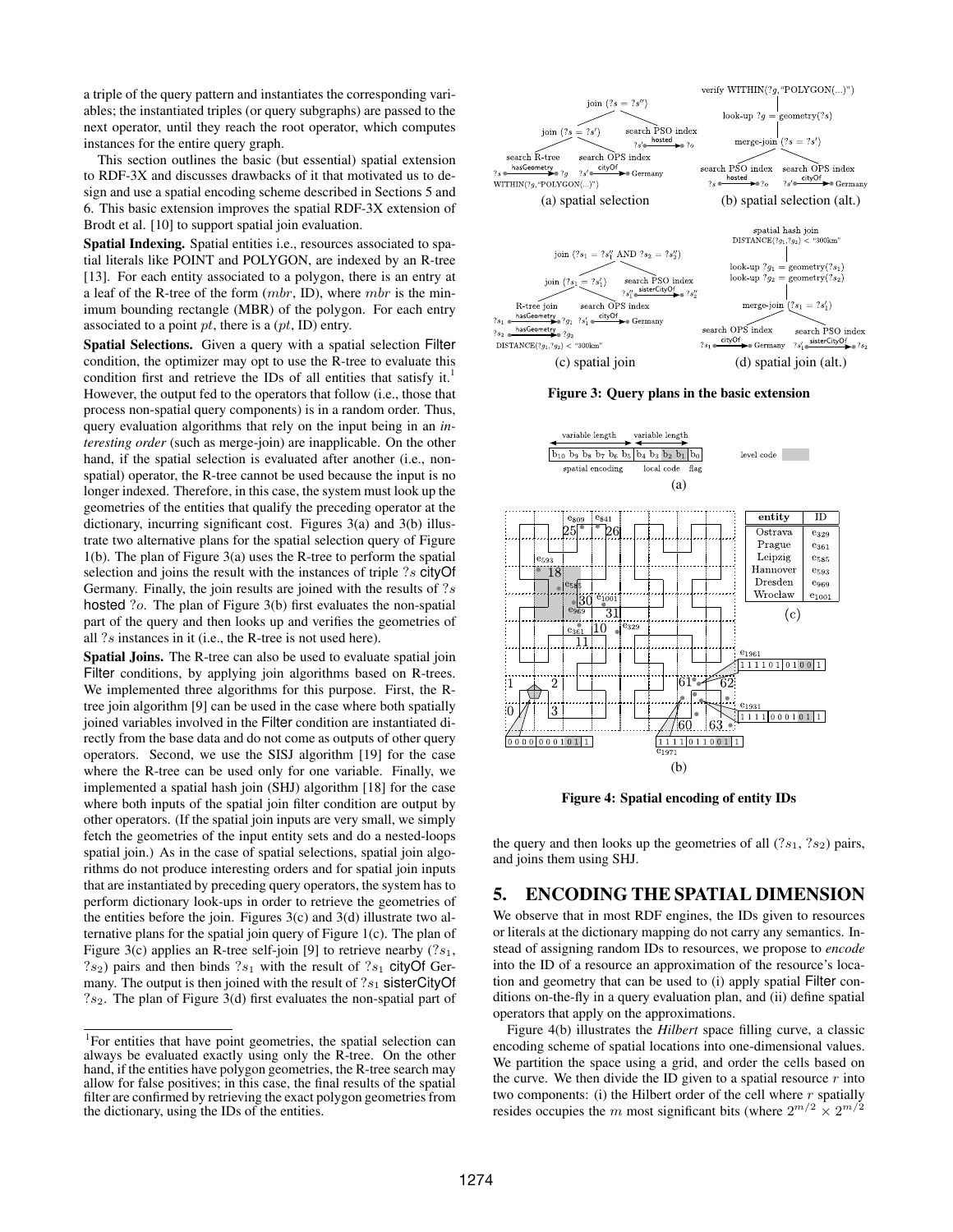is the resolution of the grid), and (ii) a *local* identifier which distinguishes  $r$  from other resources that reside in the same cell as  $r$ . Since the RDF data may also contain resources or literals, which are not spatial, we use a different range of ID values for non-spatial resources with the help of the least significant bit as a flag. In the toy example of Figure 4(a), the least significant bit  $(b<sub>0</sub>)$  indicates whether the entity modeled by the ID is spatial ( $b_0 = 1$ ) or nonspatial ( $b_0 = 0$ ), the next 4 bits are used for the local identifier, and the 6 most significant bits encode the Hilbert order of the cell. For example, in Figure 4(b), entity  $e_{1961}$  is spatial (b<sub>0</sub> is set) and it is located in the cell with Hilbert order 111101 (cell with ID 61), having local code 0100. For a non-spatial resource, bit  $b_0$  would be 0 and the remaining ones would not have any spatial interpretation. Figure 4(c) illustrates which IDs encode the cities of Figure 1(a).

In the case of a skewed dataset, a cell may overflow, i.e., there could be too many entities falling inside it rendering the available bits for the local codes of entities in it insufficient. In this case, entities that do not fit in a full cell are assigned to the parent of the cell in the hierarchical space decomposition. For instance, consider the data in Figure 4(b) and assume than the cell with ID 61 is full and that the entity  $e_{1931}$  cannot be assigned to it.  $e_{1931}$  will be assigned to the parent cell, i.e., the square that consists of the cells 60, 61, 62, and 63. This cell's encoding has 4 bits, that is, 2 bits less than its children cells. These 2 bits are now used for the local encoding of entities in it. Intuitively, as we go up in the hierarchy of the grid, each cell can accommodate more entities. An entity that must be assigned to an overflown cell ends in the first non-full ancestor of that cell as we go up in the hierarchy. The  $\lceil log_2(m/2) \rceil$ least significant bits of the local code area are reserved to encode the level of the spatially-encoded cell in the ID (the most detailed level being 0). In our example,  $m = 6$ , hence, 2 bits of the local code are used to denote the level of the cell that approximates each entity.

The encoding we described is also used for arbitrary geometries that may overlap with more than one cells of the bottom level. For example, the polygon at the lower left corner of the grid of Figure 4(b) spans across cells with IDs 1 and 2, thus, it will be assigned to their parent cell, which has a spatial encoding 0000. Due to the variable number of bits given to the spatial approximations, the encoding is also suitable for dynamic data (i.e., inserted entities that fall into overflown cells are given less accurate approximations).

The most important benefit of the spatial encoding is that the (approximate) evaluation of spatial predicates can be seamlessly combined with the evaluation of non-spatial patterns in SPARQL. For example, spatial Filter conditions included in a query which are bound to entity variables (for example,  $?s$  has Geometry  $?g$ , Filter WITHIN  $(?g, "POLYGON(...)"')$  can be evaluated on-the-fly at any place in the evaluation plan where the entity variable (e.g.,  $?s$ ) has been instantiated, by decoding the IDs of the instances. Note that the spatial mapping is only approximate (based on the conservative grid approximation of the spatial locations); by applying a spatial predicate on the approximations (i.e., cells) of the entities, false hits may be included in the results, which need to be verified. Still, for many entities, the spatial approximation suffices to confirm that they are definitely included (or not) in the query result. This way, random accesses for retrieving their exact geometries are avoided.

A side-benefit of using a Hibert-encoded grid to approximate the object geometries is that by counting the number of resources in each cell (counting is already performed by the mapping scheme), we can have a spatial histogram to be used for selectivity estimation in query optimization (this issue will be discussed in detail in Section 7). Finally, extending current systems (e.g., RDF-3X) to use this spatial encoding is quite easy.



Figure 5: Plan for the query of Figure 1(b)

#### 6. QUERY EVALUATION

We now show how our encoding scheme further extends the basic framework presented in Section 4 to apply spatial filters early and on-the-fly and significantly accelerate the evaluation of GeoSPARQL queries. In a nutshell, after each non-spatial operator that instantiates entity variables, which also appear in a spatial Filter condition, the condition is applied on the spatially encoded IDs of the entities. In general, the sooner we apply these on-the-fly spatial filters, the better because they do not incur any I/O cost and their CPU cost is negligible.<sup>2</sup> After the application of a spatial filter, we append a *verification bit* (or vbit) to the tuples that survive the filter. If, for a tuple, this bit is 1, the tuple is guaranteed to qualify the corresponding spatial predicate (no verification is required). On the other hand, if the bit is 0, this means that it is unknown at this point whether the exact geometries of the entities in the tuple qualify the spatial predicate (however, they cannot be pruned based on their spatial approximations encoded in their IDs). By the end of processing all non-spatial query components, for tuples having their vbits 0, the system fetches the exact geometries of the involved entities and perform verification of the spatial Filter conditions.

#### 6.1 Spatial Range Filtering

Spatial range queries bind a pattern variable to geometries that are spatially restricted by a range. As an example, consider again the query depicted in Figure 1(b). Our encoding scheme allows the filtering phase of the spatial range query to be performed on-the-fly while scanning the indices, as illustrated by the evaluation plan of Figure 5. The plan searches the OPS and PSO indexes in order to fetch and merge-join ( $?s = ?s'$ ) the two lists that qualify patterns ?s cityOf Germany, ?s' hosted ?o, i.e., the plan follows the logic of the plan shown in Figure 3(b). Taking advantage of the spatial encoding, before the merge-join, the plan of Figure 5 applies the spatial filter for  $(?s$  has Geometry  $?g$ , WITHIN( $?g$ , "POLYGON (...)")) on the instances of ?s that arrive from scanning the OPS and PSO indexes; a vbit is appended to each survived tuple, to be used by the next operators. In this example, assume that the spatial entities and the spatial range (i.e., "POLYGON (...)") are the points and the shadowed range, respectively, shown in Figure 4(b). Entities  $e_{809}$  and  $e_{841}$  are filtered out from the left scan, because they are not within the cells that intersect the query spatial range. Entity

<sup>&</sup>lt;sup>2</sup>Most spatial predicates, when translated to the grid-based approximations of the encoding, involve distance computations and/or cheap geometry intersection tests.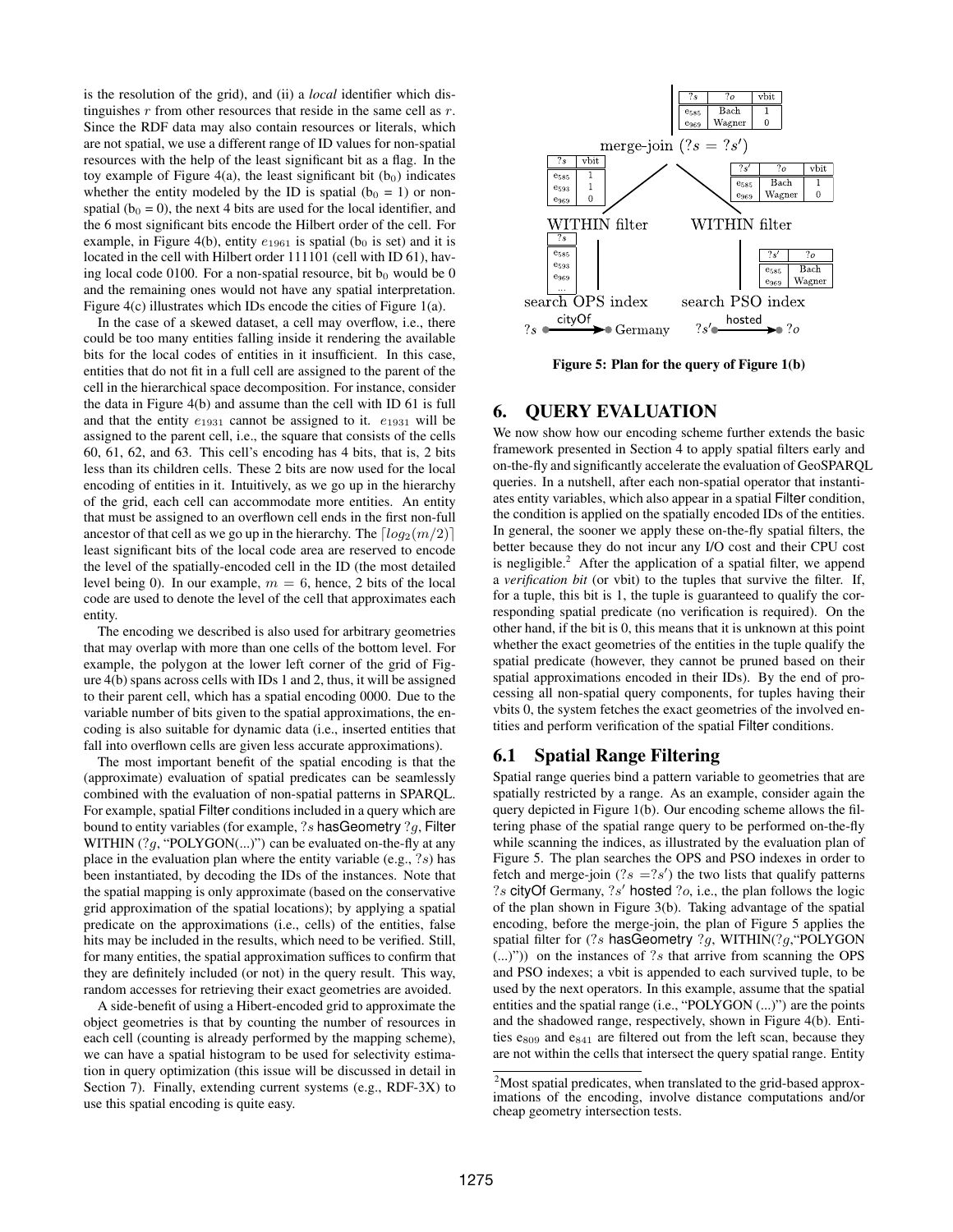

Figure 6: Plan for the query of Figure 1(c)

e<sup>969</sup> survives spatial filtering, but we cannot ensure that it qualifies the spatial range predicate either, because its cell-ID is not completely covered by the spatial query range; therefore the vbit for the tuples that involve  $e_{969}$  is 0. On the other hand, the vbit for tuples containing e<sup>585</sup> or e<sup>593</sup> is 1 as their cell-ID is completely covered by the spatial range. Therefore, after the merge-join, we only have to fetch and verify the geometry of e<sub>969</sub>. Range filtering is applied at the bottom of query plans, after each index scan that contains a respective spatial variable.

#### 6.2 Spatial Join Filtering

Similar to spatial range selections, the filtering phase for binary spatial join predicates can also be applied on-the-fly, as soon as the IDs of candidate entity pairs are available. As an example, consider the join query depicted in Figure 1(c). A possible query evaluation subplan is given in Figure 6, which follows the flow of the plan shown in Figure 3(d); however, the plan of Figure 6 applies the spatial join filter (i.e., the distance filter) early. By the time the candidate pairs  $(?s'_1, ?s_2)$  are fetched by the index scan on PSO, the filter is applied so that only the pairs of entities that cannot be spatially pruned are passed to the next operator. Assume that the pairs that qualify  $?s'_1$  sisterCityOf  $?s_2$  are as shown at the right-bottom side of Figure 6, above the search PSO index operator. Assume that the distance threshold (i.e., 300km) corresponds to the length of the diagonal of each cell in Figure 4. After applying the distance spatial filter on all  $(?s'_1, ?s_2)$  pairs produced by the PSO index scan, the pairs that survive are (e<sub>585</sub>, e<sub>593</sub>), (e<sub>969</sub>, e<sub>1001</sub>) and (e<sub>585</sub>, e<sub>329</sub>). However, only entities e<sub>585</sub> and e<sub>593</sub> are guaranteed to be within  $\epsilon$ distance as they belong to same cell; thus, the vbit for pair (e<sub>585</sub>,  $e_{593}$ ) is 1. When the pairs are merge-joined  $(?s_1 = ?s'_1)$  with the results of the OPS index-scan on the left (for  $?s_1$  cityOf Germany), the vbits of qualifying tuples are carried forward.

In contrast to the range filter that always appears at the bottom level of the operator tree, distance join filtering can be applied on any intermediate relation that contains two joined spatial variables. This case is possible when two relations are first joined on attributes other than the spatial entities. In Section 7.1, we show how the query optimizer can identify all pairs of spatially joined variables in a query, for which distance join filtering can be applied; here, we only gave an example with a pair coming from an index scan.

#### 6.3 Spatial Merge Join on Encoded Entities

In this section, we propose a *spatial merge join* (SMJ) operator that applies directly on the spatial encodings (i.e., the IDs) of the entities from the two join inputs. SMJ assumes that both its inputs are sorted by the IDs of the spatial entities to be joined. Like the spatial



Figure 7: Example of SMJ

filters discussed above, this algorithm only produces pairs of entities for which the exact geometries are likely to qualify the spatial join predicate (typically, a DISTANCE filter). Again, a verification bit is used to indicate whether the join condition is definitely qualified by a pair. Besides using the spatially encoded IDs of the entities, SMJ takes advantage of and preserves the ID-based sorting of its inputs. Thus, the algorithm does not break the pipeline within the operator tree, as any other spatial join algorithm would. Note that SMJ is a binary join algorithm that takes two inputs, while the filtering technique discussed in Section 6.2 takes a single input of candidate join pairs and merely applies the join condition on the entity-ID pairs on-the-fly.

Similarly to a classic merge join algorithm, SMJ uses a buffer  $B_R$  to cache the streaming tuples from its right input  $R$ . For each entity  $e_l$  read from the left input L, SMJ uses the ID of  $e_l$  to compute the minimum and maximum cell-IDs that could include entities  $e_r$  from R, which could possibly pair with  $e_l$  in the join result, based on the given DISTANCE filter. SMJ then keeps reading tuples from input R and buffering them into  $B_R$ , as long as they are likely to join with  $e_l$ . As soon as  $B_R$  is guaranteed to contain all possible entities that may pair with  $e_l$ , SMJ computes all join results for  $e_l$  and discards  $e_l$  (and potentially tuples from  $B_R$ ).

We now provide the details of SMJ. The algorithm is based on the (on-the-fly and on-demand) computation of four cell IDs for each entity e based on e's ID. First, *minNeighborID* and *maxNeighborID* are the minimum and maximum cell-IDs that could include entities that pair with e in the join result, respectively. To compute these cells, we have to expand e's cell based on the distance join threshold and find the minimum and maximum cell-ID that intersects the resulting range. For example, consider entity  $e_{841}$  contained in cell with ID 26 in Figure 4(b) and assume that the join distance threshold equals the diagonal length of a cell. For this entity, *minNeighborID*=18 and *maxNeighborID*=39. Second, *minChildID* and *maxChildID* correspond to the minimum and maximum cell-IDs that have a common non-empty ancestor (in the hierarchical Hilbert space decomposition) with the cell of e. For entity  $e_{841}$ which has only empty ancestors, the *minChildID* and *maxChildID* are both 26, that is, the cell ID of  $e_{841}$ . For  $e_{1931}$ , the *minChildID* and *maxChildID* are 60 and 63 respectively because  $e_{1931}$  is assigned to a cell at the first level of the grid.

At each step, the distance join is performed between the current entity  $e_l$  from the left input and all entries in  $B_R$ . After reading  $e_l$ , SMJ reads entries  $e_r$  and buffers them into  $B_R$  and stops as soon as  $e_r$ 's *minChildID* is greater than the *maxNeighborID* of  $e_l$ ; then we know that we can join  $e_l$  and all entities in  $B_R$  and then discard  $e_l$ , because any unseen tuples from R cannot be included within the required distance from  $e_l$ .<sup>3</sup> For example, consider the buffered inputs of Figure 7 that have to be joined. The *maxNeighborID* of the first entity e<sup>585</sup> on the left is smaller than the *min-*

<sup>3</sup>Recall that the inputs are sorted by ID and that entities may be encoded at different granularities due to data skew or geometry extents. Therefore, using the cell-ID of  $e_r$  alone is not sufficient and we have to use the *minChildID* of er.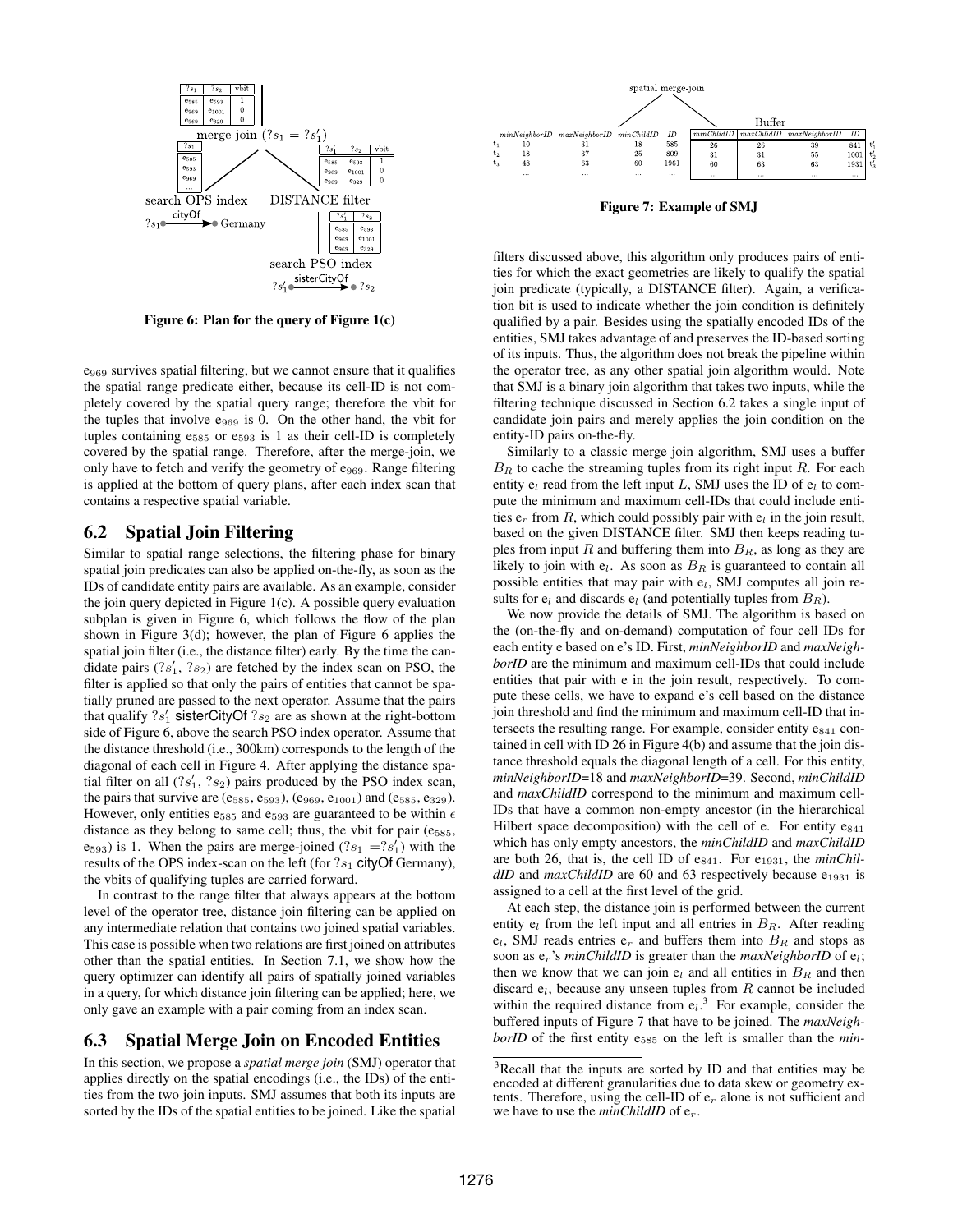*ChildID* of entry  $e_{1931}$ , therefore  $e_{585}$  cannot be paired with entries after e<sub>1931</sub> (that are guaranteed to have *minChildID* greater than the  $maxNeighbourID$  of  $e_{585}$ <sup>4</sup>. Thus, for any  $e_l$ , we only need to consider all entities in R before the first entity having *minChildID* greater than the *maxNeighborID* of el.

After  $e_l$  has been joined, it is discarded. At that point we also check if buffered tuples in  $B_R$  can also be removed. In order to decide this, we use *maxNeighborID* of each entity on the right. In case this is smaller than the *minChildID* of the next entity in L, then the right entry can be safely removed from the buffer without losing any qualifying pairs. Below, we give a pseudocode for SMJ.

Algorithm: SMJ

**Input** : Two join inputs L and R; a distance threshold  $\epsilon$ **Output** : Grid-based spatial distance join of  $L$  and  $R$ 

1 Initialize (empty) buffer  $B_R$ ;

2  $e_r = R.get.next();$  add  $e_r$  to  $B_R$ ;<br>3 while  $e_l = L.get.next()$  do

- 3 while  $e_l = L.get.next()$  do<br>4 | Prune from  $B_R$  all tun
- Prune from  $B_R$  all tuples  $e_r$  such that  $e_r$ *.maxNeighborID* < e<sub>l</sub>.minChildID
- 5 while  $e_l$ *.maxNeighborID*  $\geq e_r$ *.maxChildID* do

6 
$$
\Big|
$$
  $e_r = R.get.next();$  add  $e_r$  to  $B_R$ ;

7 join  $e_l$  with all tuples in  $B_R$  and output results to the next operator;

We now discuss some implementation details. First, the required *min/maxNeighborID* and *min/maxChildID* for the entries are computed fast on-the-fly by bit-shifting operations. Second, for joining an entity  $e_l$  from L, we scan through the qualifying entities of  $B_R$ and compute their grid-based distances to  $e_l$ , but only for entities whose *minChildID*-*maxChildID* range overlaps with the *minNeighborID-maxNeighborID* range of  $e_i$ ; this is a cheap filter used to avoid grid-based distance computations. Finally, we buffer all tuples that have the same entity ID (in either input). For such a buffer, we perform the join only once but generate all join pairs.

#### 6.4 Spatial Hash Join on Encoded Entities

If either of the two inputs of a spatial join are not ordered with respect to the joined entities, SMJ is not applicable. In this case we can still use the IDs of the joined entities to perform the filter step of the spatial join. The idea is to apply a *spatial hash join* (SHJ-ID) algorithm (similar to that proposed in [18]) using the approximate geometries of the entities taken from their  $\text{IDs}$ .<sup>5</sup> SHJ-ID simply uses the existing assignment of the entities to the cells of the grid (as encoded in their IDs) and considers each such cell as a distinct bucket. The only difference from a typical spatial hash join algorithm is that in the bucket-to-bucket join phase, we have to consider all levels of the encoding scheme. Therefore, each bucket from the left input, corresponding to a cell c, is joined with all buckets from the right input which correspond to all cells that satisfy the DIS-TANCE filter with  $c$ . The output of SHJ-ID is verified as soon as the geometries of the candidate pairs are retrieved from disk.

#### 6.5 Runtime Optimizations

RDF-3X uses a lightweight Sideways Information Passing (SIP) mechanism for skipping redundant values when scanning the indexes [22]. Consider a merge join, which binds the values of a variable ?s coming from two inputs. If the join result is fed to another (upper) merge join operator that binds ?s, then the upper operator can use the next value  $v$  of its other input to notify the lower operator that  $?s$  values less than  $v$  need not be computed.



Figure 8: Augmenting a query graph

In the case of spatial joins where at least one side comes from a scan in the R-tree (e.g., consider the plan shown in Figure 3(a)), SIP is not applicable since there is no global order for the geometries in the 2D space. On the other hand, the SMJ algorithm proposed in Section 6.3 can use SIP to notify the operators below its left input which is the minimum ID value for the next entity  $e_l$  to pair with any entity buffered in  $B_R$ . For the spatial hash join, we can also use SIP, by creating a bloom filter for one input, similar to the one RDF-3X constructs for the traditional hash join, and use it to prune tuples from its other input, while scanning the  $B^+$ -tree index. A value is pruned if it is not included in the bloom filter.

#### 7. QUERY OPTIMIZATION

In this section we describe our extensions to the query optimizer of RDF-3X, in order to take into consideration (i) the R-tree index and the query evaluation plans that involve it (see Section 4) and (ii) the query evaluation techniques described in Section 6, based on the spatial encoding of entity IDs.

#### 7.1 Augmenting the Query Graph

Consider the query depicted in Figure 8(a). This query includes a spatial distance join between the geometries  $?g_1$  and  $?g_2$ . The filtering phase of the spatial distance join can also be applied on the variables  $?s_1$  and  $?s_2$ , using their IDs, as explained in Section 6.3. We call such variables *spatial variables*. More formally:

DEFINITION 1. (SPATIAL VARIABLE) *A variable* ?s<sub>i</sub> at the *subject position of a triple pattern* ?s<sup>i</sup> *hasGeometry* ?g<sup>i</sup> *that appears in the Where clause of a query* Q *is called a spatial variable. We say that two spatial variables*  $?s_i$ ,  $?s_j$  *(i*  $\neq$  *j) are joined iff* ?g<sup>i</sup> *and* ?g<sup>j</sup> *appear in the same* DISTANCE *predicate in the Filter clause of* Q*.*

Spatial variables are identified in the beginning of the optimization process and they are used to augment the initial join query graph  $G_Q$  with additional join edges that correspond to the filtering step of the spatial operation. For example, the initial  $G_Q$  for the RDF query of Figure 8(a) is the graph shown in Figure 8(b), considering solid lines only as edges; the nodes of  $G<sub>O</sub>$  are the triples of the RDF query graph and there is an edge between every pair of nodes that have at least one common variable. An ordering of the edges of  $G_Q$  corresponds to a join order evaluation plan.

The procedure of augmenting  $G_Q$  is given in Algorithm AUG-MENT. First, we identify all spatial variables in the query  $Q$ ; in

<sup>&</sup>lt;sup>4</sup>The fact that the entities arrive from the inputs sorted by their IDs guarantees that they are also sorted based on their *minChildID*s.  $5$ Recall that the actual geometries of the entities have not been retrieved yet; otherwise, SHJ [18] would be used (see Section 4).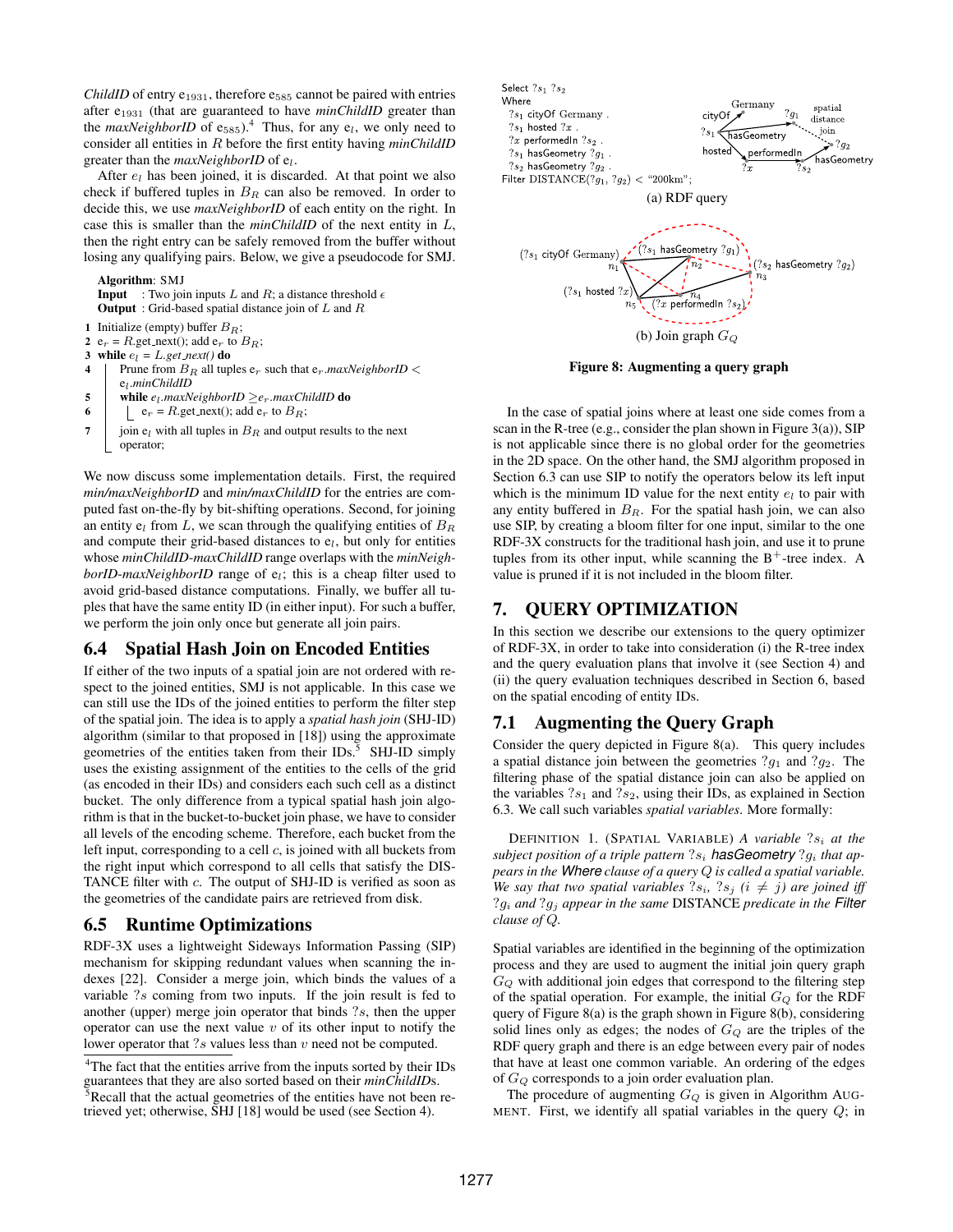our example,  $?s_1$  and  $?s_2$ . Note that a spatial variable  $?s_i$  may also appear either as subject or object in triple patterns, other than  $?s_i$  hasGeometry  $?g_i$ . The second step is to collect all pairs of nodes in  $G_Q$  that include at least one spatial variable. In the example of Figure 8(b), all nodes include one of  $?s_1$  and  $?s_2$ . Then, for each pair of nodes  $(n_i, n_j)$ , where  $n_i \neq n_j$ , such that  $n_i$  includes  $?s_1$  and  $n_i$  includes  $?s_2$ , we either add a new edge (if no edge exists between  $n_i$  and  $n_j$ ) or we add the spatial join predicate (e.g., DISTANCE( $n_i$ . $s_i$ ,  $n_j$ . $s_j$ ) < "200km") in the set of predicates modeled by the edge between these two nodes (these are equality predicates for their common variables). For instance,  $n_4$  and  $n_5$  in the initial  $G_Q$  are connected by an edge with predicate  $n_4.x = n_5.x$ , but after the augmentation the predicates on this edge are  $n_4.x = n_5.x$  *and* DISTANCE( $n_4.s_2, n_5.s_1$ ) < "200km". This implies that the query optimizer will consider two possible subplans for joining  $n_4$  with  $n_5$ . The first one will first perform the equality join on  $x$  and then evaluate the distance predicate whereas the second subplan will first perform the filtering phase of the spatial join on  $(s_1, s_2)$  and then apply the equality selection on x. In the augmented  $G_Q$  for our example (Figure 8(b)) the additional edges are denoted with dashed lines.

If a query Q also includes WITHIN predicates, in the end of the augmentation procedure and for each spatial variable ?s whose geometry ?g participates in a WITHIN predicate, we add a condition of the form WITHIN(?s, GEOMETRY) in the set of filters of  $Q$ , so that this filter can be applied in any (intermediate) relation that contains the spatial variable ?s. Similarly, for each pair  $(s_i,s_j)$  of joined spatial variables, we add the corresponding spatial join condition in the set of filters of Q, so that this filter can be applied on the fly on every (intermediate) relation that includes both the spatial variables  $s_i$  and  $s_j$ . Overall, the final augmented  $G_Q$  may include more edges than the initial  $G_Q$ , additional predicates in the edges, and a set of general spatial filters for variables or pairs of variables that can be applied on intermediate results of subplans.

Algorithm: AUGMENT

**Input** : A query Q and its initial join query graph  $G_Q$ **Output** : An augmented query graph  $G_Q$  for  $Q$ 

- 1 Identify all triples in  $Q$  that include at least one spatial variable in as subject or object. Each such triple corresponds to a node of  $G_Q$ ;
- 2 for *each pair*  $?s_i$ ,  $?s_j$  *of joined spatial variables* **do**<br>3 for *each pair of nodes*  $(n_i, n_i) \in G_O$ , such tha

for each pair of nodes  $(n_i, n_j) \in G_Q$ , such that  $n_i$  includes  $?s_i$ *and*  $n_2$  *includes*  $?s_j$  **do** 



- 8 For each spatial variable ?s appearing in a WITHIN predicate, add WITHIN( $?s$ , GEOMETRY) to filtering conditions of  $Q$ ;
- For each pair of spatial variables  $?s_i, ?s_j$  ( $i \neq j$ ) joined in Q, add DISTANCE( $?s_i$ ,  $?s_j$ ) Op  $\epsilon$  to filtering conditions of  $Q$ ;
- 10 return  $G_Q$ ;

## 7.2 Spatial Join Operators

Our plan generator can place a spatial join operation at every level of the operator tree. Table 1 summarizes all possible cases of the  $L$  and  $R$  inputs of a spatial join (if  $L$  and  $R$  are swapped there is no difference because the join is symmetric). The right column includes the join algorithms, which the plan generator of the query optimizer is going to consider in each case.

| Case                                                                       | $Algorithms($ to Consider        |
|----------------------------------------------------------------------------|----------------------------------|
| $L$ and $R$ sorted on entity IDs                                           | SMJ (Section 6.3)                |
| L and R results of $(?s_i$ has Geometry $?g_i)$                            | SMJ or R-tree Join [9]           |
| $L$ sorted on entity IDs                                                   | SMJ (Section 6.3), SISJ [19],    |
| R result of a pattern ( $2s_2$ has Geometry $2g_2$ ) or Index Nested Loops |                                  |
| L unsorted                                                                 | SHJ-ID (Section 6.4), SISJ [19]  |
| R result of a pattern ( $2s_2$ has Geometry $2g_2$ ) or Index Nested Loops |                                  |
| $L$ and $R$ unsorted                                                       | SHJ-ID, SHJ [18] or Nested Loops |

Table 1: Spatial Join Scenarios in Optimal Plan Construction

Depending on whether the inputs of the join are indexed, sorted, or unsorted, there are different algorithms to be considered. If both join inputs come ordered by the IDs of the spatial entities to be joined, then SMJ (Section 6.3) is the algorithm of choice. In the special case where both inputs are the results of  $2s_i$  has Geometry  $2q_i$ patterns applied on the entire set of triples, besides of applying SMJ on the SPO (or SOP) index, we can apply an R-tree self-join [9] on the R-tree index (see Section 4). When just one of the inputs, e.g., R, is a result of a  $2s_i$  has Geometry  $2q_i$  pattern, besides SMJ, we can also apply the SISJ algorithm [19] (see Section 4). In this case, we also consider Index Nested Loops join using the R-tree, by applying one spatial range query for each tuple of the other input, e.g.,  $L$ . This is expected to be cheap only when  $L$  is very small. Finally, when either  $L$  or  $R$  are unsorted, SMJ is not applicable and we can use SHJ-ID on the entity IDs (Section 6.4), or either SISJ or SHJ depending on whether one of the inputs is a direct result of a  $2s_i$  has Geometry  $2g_i$  pattern or not. We also consider Index Nested Loops or Nested Loops, if any of the inputs is too small.

## 7.3 Query Optimization

We extend the query optimizer of RDF-3X to consider all possible spatial join cases and algorithms outlined in Section 7.2. In addition, the optimizer considers the case of performing a spatial selection Filter using the R-tree (see Section 4). The optimizer also considers any spatial selection and join filter conditions that are applied on-the-fly; i.e., in plans where the non-spatial query pattern components are evaluated first, our optimizer uses spatial query selectivity statistics to estimate the output size of these components *after* the spatial filter is applied on them. Consider for example, the plan of Figure 5. The estimated output of the  $?s$  hosted  $?o$ pattern is further refined to consider the spatial WITHIN filter that follows. In other words, the cardinality of the right input to the merge-join algorithm that follows is estimated using both RDF-3X statistics on the selectivity of ?s hosted ?o and spatial statistics for the selectivity of WITHIN( $?g$ , "POLYGON  $(...)$ ").

#### 7.4 Selectivity Estimation

For estimating the selectivity of spatial query components, we use grid-based statistics, similar to previous work on spatial query optimization (e.g., see [19]). Specifically, we take advantage of statistics that are obtained by the spatial encoding phase of the entity IDs. For each cell of the grid, defined by the Hilbert order, we keep track of the number of spatial entities that fall inside. The spatial join or selection is then applied at the level of the grid, based on uniformity assumptions about the spatial distributions inside the cells. In addition, we assume independence with respect to the other query components. For example, for estimating the input cardinality of the right merge-join input at the plan of Figure 5, we multiply the selectivity of the ?s hosted ?o pattern with that of the WITHIN( $?g$ , "POLYGON  $(...)$ ") filter. In practice, this gives good estimates if the spatial distribution of the entities that instantiate ?s is independent to the spatial distribution of all entities.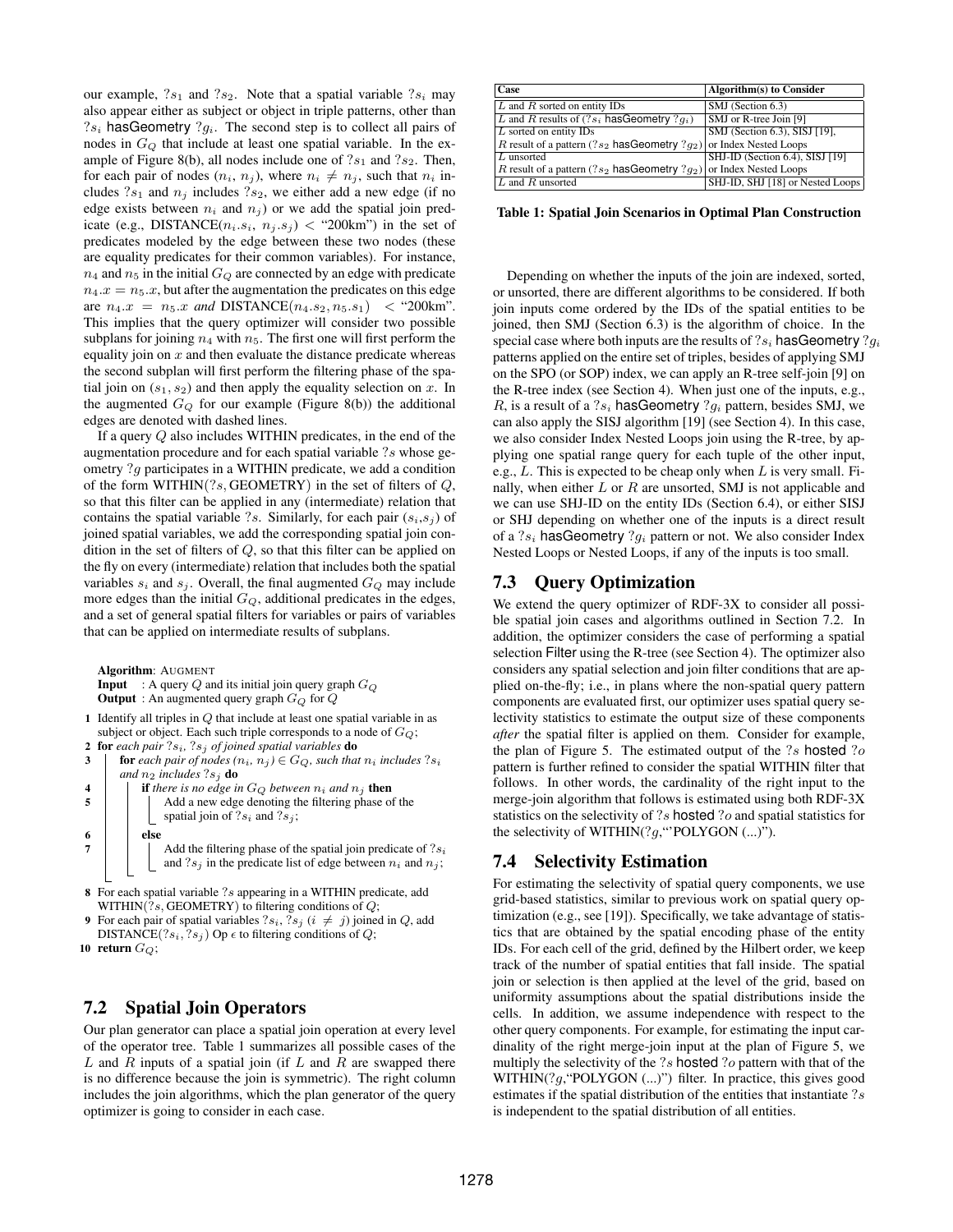## 8. EXPERIMENTAL EVALUATION

In this section we present an experimental evaluation of our techniques on spatially enriched RDF data. Section 8.1 discusses the implementation details of our methodology and the experimental setup. Section 8.2 compares our extended version of RDF-3X against the original system [21] and two commercial triple stores with spatial query support, namely Virtuoso [4] and OWLIM-SE [2].

## 8.1 Setup

Implementation Details. We implemented our system in C++ (g++ 4.8) and all experiments were conducted on a machine with an i7-3820 CPU at 3.60GHz, a RAID hard disk of 6Tb, and 60Gb of main memory running Linux Debian (3.11-2-amd64). For the R-tree implementation, we used the open-source SaIL library [14]. Datasets. We experimentally evaluate our system using two real datasets: LinkedGeoData (LGD) [1] and YAGO2 [15]. LGD contains user-contributed content from the OpenStreetMap project. YAGO2 is an RDF knowledge base, derived from Wikipedia, Word-Net and Geonames. Table 2 shows statistics about the sizes of the datasets (including the dictionary and indexes) and the number of entities and geometries in them. The sizes of the input triple files are 1.7GB (LGD) and 16GB (YAGO2). The R-trees (using 4KB nodes) occupy 152MB and 212MB, respectively. The size of the grid in both datasets is 358MB (89M cells in total for all levels). Note that, despite the agressive indexing, in both cases, we end up with a database size having less than double the size of the input files. Regarding the spatial distribution of the entities they include, both datasets are highly skewed (i.e., the density of the data is high in populated areas); this is reflected by the percentage of geometries that reside at the different levels of our encoding scheme (see Table 3). YAGO2 includes a significant percentage of geometries which have not been cleaned and span a very large area; this explains the increased percentage of geometries encoded at high levels of the grid hierarchy.

**Encoding.** We used a grid of  $8,192 \times 8,192$  cells at the bottom level, hence, the maximum number of bits used in an entity's ID to encode its cell-ID is 26. This means that we can have up to 14 levels of spatial approximation. This is the maximum granularity we can achieve when the IDs of the entities are 32-bit integers. Using 64-bit IDs for better spatial approximation is also possible, but it significantly increases the size of the triple indexes, thus, we should do this only when the total number of entities is greater than  $2^{32}$ . Besides, the grid must be relatively small so that it can be kept in memory (for selectivity estimation purposes). In our case, the grid size is less than 1Gb for both datasets. As shown in Table 3, all levels of the grid are used in the encoding, because some of the extended geometries (polygons, lines, multipoints) span the borders of quadrants at high levels of the grid and some multipoints in YAGO2 have very large MBRs.

Queries. All queries we used in our experiments consist of two parts: (i) an RDF part that can be evaluated by a traditional SPARQL engine and (ii) a spatial part, i.e., a FILTER condition that includes either a WITHIN predicate (for spatial range queries) or a DIS-TANCE predicate (for spatial distance joins). The range queries have similar form as that of Figure 1(b); we divide them into four classes based on the selectivities of the two parts. Queries belonging to class SL have their RDF part more selective compared to their spatial part and the opposite holds for queries in class LS (S stands for small result, L for large). For queries in classes SS and LL, both parts roughly have the same selectivity. The characteristics of the spatial join queries (denoted by J) will be discussed in Section 8.2. All query expressions can be found in the Appendix.

| Dataset                        |                        |      |                    | Triples   Entities   Points   Polygons   Lines   Multipoints |
|--------------------------------|------------------------|------|--------------------|--------------------------------------------------------------|
| LGD(3Gb)                       | $15.4M$   10.6M   590K | 264K | $\vert 2.6M \vert$ |                                                              |
| YAGO2 (22 Gb) 205.3M 108.5M 4M |                        |      |                    | 780K                                                         |

Table 2: Characteristics of the datasets

| Level |            |              | -       | ◡                                     |                             |                 |                     |            |
|-------|------------|--------------|---------|---------------------------------------|-----------------------------|-----------------|---------------------|------------|
| LGD   | 42<br>50.3 | 1.5.1<br>1/1 | <br>0.1 | .<br>$\overline{\phantom{0}}$<br>-4.5 | 7.9<br>$\sim$ $\sim$<br>э.u | $\cdots$<br>∸.⊤ | $\cup$ . $\cup$<br> | 3.3<br>V.G |

Table 3: Percentage (%) of geometries per grid level

Comparison measures. We evaluated each query 5 times (both with cold and warm cache) and report their average response times. The reported runtimes include the query optimization cost (i.e., the time spent by the optimizer to apply the techniques of Section 7) and the time spent in the ID-to-string dictionary lookups for the variables in the Select clause.

System Parameters. RDF-3X does not have its own data cache for the query results; instead, it relies entirely on the OS caching mechanism. The same architectural principle is also adopted in our implementation.<sup>6</sup> When a query is executed for a second time, its optimization and evaluation is performed from scratch, since there are no logs or cached results as in a full-fledged database system. To illustrate the effect of caching (by the system's kernel) in the overall response time of the system, we report query evaluation times on warm and cold caches separately.

### 8.2 Comparison

Results on Range Queries. Table 4 shows response times for range queries on the LGD dataset. The first three columns of the table show the number of results of the RDF query component only, the spatial component only and the complete query (combined). We first focus on comparing our approach (Encoding) with the basic extension presented in Section 4 (Basic) and the original RDF-3X system (Baseline). Only for queries where the spatial component is more selective (LS class), Basic utilizes the R-tree in order to retrieve the entities that fall in the given range; in all other cases, it applies the same plan as Baseline; i.e, it evaluates the RDF part first and then applies the WITHIN filter to the tuples that qualify it. On the other hand, Encoding always chooses to evaluate the RDF part of the queries first and uses the spatial range filtering technique (see Section 6.1) to reduce the number of entities that have to be spatially verified. Our approach is superior in all queries. In specific, we avoid fetching a large percentage of exact geometries (96% on average for all range queries in both datasets), which Baseline obtains by random accesses to the dictionary. The cost differences between our approach and Baseline is small only for SL queries, where the spatial filtering has little effect. In all other cases, Encoding is significantly faster than Baseline and Basic especially in LS and LL queries and in queries involving entities having nonpoint geometries, denoted by a star (\*), where the difference is up to one order of magnitude. In the case of warm caches, all runtimes are very low, so the cost of our approach may exceed the cost of Baseline sometimes (e.g., see SL queries) due to the overhead of applying the spatial filter on all accessed entities in the evaluation of the RDF component of the query.

<sup>6</sup>We only included a small separate cache of 40Kb for the R-tree. Since the OS caches R-tree pages, we used a small cache size in order to reduce the effect of double caching by the SaIL library.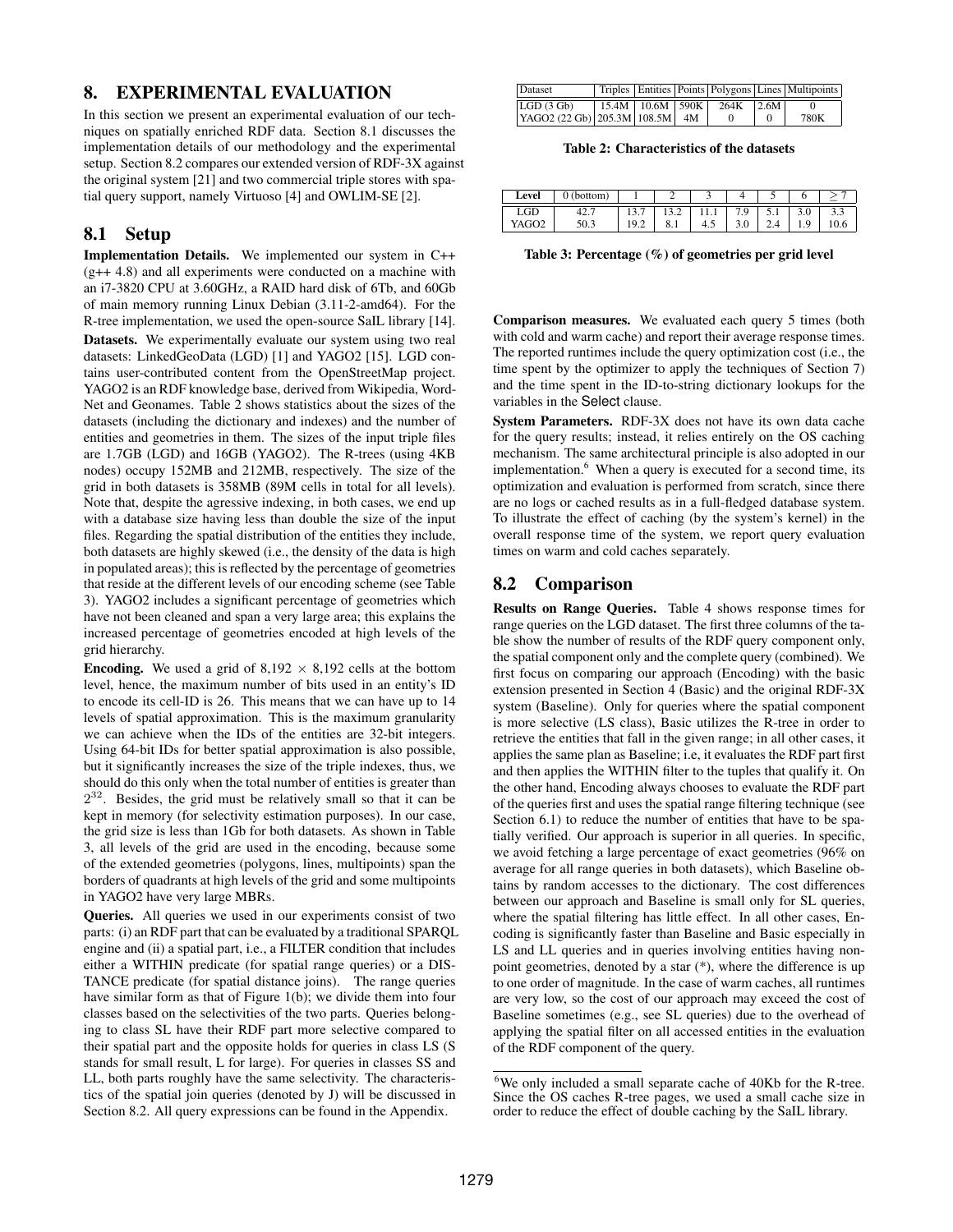| Query               |            | OWLIM-SE<br>Number of results |          |       | Virtuoso |        | <b>Baseline</b> |                | Basic extension |               | Encoding |              |          |
|---------------------|------------|-------------------------------|----------|-------|----------|--------|-----------------|----------------|-----------------|---------------|----------|--------------|----------|
|                     | <b>RDF</b> | <b>Spatial</b>                | Combined | Cold  | Warm     | Cold   | Warm            | Cold           | Warm            | Cold          | Warm     | Cold         | Warm     |
| _GD.SL <sup>.</sup> | 524        | 2.537.757                     | 411      | 5.836 | 3.054    | 15.207 | 28              | ,274(134)      | 36(1)           | .285<br>(175) | 33 (23)  | .079(141)    | 75(23)   |
| LGD.SL2             | 215.355    | 2.943.209                     | 186.302  | 9.667 | 5.379    | 19.781 | 2.047           | .693(123)      | 938(1)          | 1,720 (235)   | 890 (72) | .346(186)    | 464 (68) |
| LGD.SL3*            | 13,090     | 2.537.757                     | 9814     |       |          |        |                 | 2.748 (126)    | 609(1)          | 2,670 (150)   | 730 (31) | .909 (140)   | 228(23)  |
| LGD.LS1             | 25.617     | 9.002                         | 86       | .281  | 59       | 15.059 | 53              | (122)<br>641   | 157(1)          | 705 (161)     | 37(12)   | 297 (159)    | 23(9)    |
| LGD.LS2             | 191.976    | 908                           |          | 912   | 46       | 13.808 | 20              | .136 (122)     | 688(1)          | 364 (159)     | 14(11)   | 290 (165)    | 16(8)    |
| LGD.LS3*            | 5.791      | 908                           |          |       |          |        |                 | 4.037<br>(128) | 137(1)          | 348 (161)     | 14(10)   | 336 (171)    | 12(8)    |
| LGD.SS1             | 8.621      | 9.002                         | 69       | 1.032 | 58       | 15.434 | 54              | 638 (125)      | 89(1)           | 718 (162)     | 37(13)   | 311 (159)    | 20(11)   |
| LGD.SS2*            | 13.090     | 9.002                         | 120      |       |          |        |                 | 2,086 (130)    | 593(1)          | 1.956 (167)   | 441 (12) | 546 (163)    | 20(14)   |
| LGD.SS3*            | 5.791      | 9.002                         |          |       |          |        |                 | 4.148 (119)    | 136(1)          | 4,000(149)    | 101(19)  | 463 (127)    | 19 (14)  |
| -GD.LL1             | 191.976    | 350,405                       | 13.416   | 4.254 | 585      | 17.852 | 182             | .275<br>(128)  | 710(1)          | .344(145)     | 678 (27) | (135)<br>491 | 81 (19)  |

Table 4: Spatial range queries on LGD (total response time in msecs - optimizer time in parentheses)

|            |            | <b>Number of results</b> |          | <b>Baseline</b> |          | Basic extension |            | Encoding    |           |
|------------|------------|--------------------------|----------|-----------------|----------|-----------------|------------|-------------|-----------|
| Query      | <b>RDF</b> | <b>Spatial</b>           | Combined | Cold            | Warm     | Cold            | Warm       | Cold        | Warm      |
| YAGO2.SL1* | 11.547     | 364,992                  | 891      | 3,503(47)       | 64(1)    | 3,604(160)      | 88 (17)    | 3,116(169)  | 66(15)    |
| YAGO2.SL2* | 6.030      | 31.260                   | 69       | 2,344(161)      | 76(1)    | 2,634(333)      | 96(16)     | 2,054(251)  | 63(16)    |
| YAGO2.LS1* | 2.226      | 138                      |          | 1,535(51)       | 58(1)    | 4,345 (182)     | 221(16)    | 1,382 (168) | 59 (17)   |
| YAGO2.LS2* | 285,613    | 41.945                   | 4.471    | 4,030(156)      | 1,198(1) | 6,919 (316)     | 1,482 (16) | 2,873 (332) | 172 (15)  |
| YAGO2.SS1* | 6.030      | 8.440                    |          | 1,987 (162)     | 77(1)    | 2,173 (333)     | 98 (17)    | 1,823 (328) | 63(17)    |
| YAGO2.SS2* | 7.074      | 7.042                    | 32       | 2,200(46)       | 60(1)    | 2.241 (178)     | 87 (16)    | 2,043(171)  | 59 (15)   |
| YAGO2.LL1* | 285,613    | 184,743                  | 10.454   | 4,480 (157)     | 1,203(1) | 5,015 (337)     | 1,597(16)  | 3,411 (331) | 189 (16)  |
| YAGO2.LL2* | 152.693    | 107,625                  | 88       | 5,770 (49)      | 3,561(1) | 6,081(187)      | 3,652(16)  | 4,795 (172) | 2,272(16) |

Table 5: Spatial range queries on YAGO2 (total response time in msecs - optimizer time in parentheses)

The difference in the optimization times (in parentheses) between warm and cold caches in all alternatives is because of including the time spent for parsing the query, resolving the IDs of the URIs/strings in it, and finally building the optimal plan. Hence, when a query is issued for the first time, it requires some dictionary lookups for resolving the IDs of the entities. With warm caches, the respective dictionary pages are already cached by the OS, thus, query optimization is always cheaper. Note that, in most cases, the time spent for query optimization by our approach is similar to that of Baseline, meaning that the overhead of augmenting the query graph and using spatial statistics is negligible compared to the query optimization overhead of the original RDF-3X system. With warm caches, the overhead in query optimization by our approach and Basic compared to Baseline (due to the use of spatial statistics) is more profound.

Similar results are observed for range queries on the YAGO2 dataset (see Table 5). All queries in this case involve entities that may have multipoint geometries (therefore they are marked by a star). Like before, Encoding always chooses to evaluate the RDF part of the queries first. Basic chooses the same plan as Baseline in all cases, except for LS queries, where it opts to evaluate the spatial selection using the R-tree. Note that in this case the cost of Basic is very high (even higher than Baseline). After analysis, we found that this is due to the bad performance of the R-tree on the YAGO2 dataset; the range queries access roughly half of the R-tree nodes. The reason is that many multipoints in YAGO2 are dirty and have huge MBRs that cover most of the data space. Thus, the non-leaf R-tree entries have extremely large MBRs, causing a random query to access a large percentage of tree nodes.

Results on Spatial Joins. Tables 6 and 7 show the costs of spatial distance join queries on LGD and YAGO2, respectively. The threshold 0.1 shown in the tables corresponds to a distance around 10km. In LGD, all queries have thresholds greater than the diagonal of a cell in our encoding except queries LGD.J6.1 and LGD.J6.2. In YAGO2, threshold 0.1 is greater than the cell diagonal, but 0.01 is not. After performing experiments with various types of queries, we found that the SMJ and SHJ-ID algorithms should only be used

when the spatial distance threshold is greater than the diagonal of the grid cell at the bottom level. Otherwise, they do not produce any verified results and, hence, they have similar or slightly worse performance compared to directly applying SHJ (as Basic would). We have added this simple rule of thumb in the optimizer of our system, hence, in all spatial join queries that have a distance threshold less than the cell diagonal, Encoding applies the same plans as Basic. For this reason, we focus mostly on queries where the distance threshold is greater than the cell diagonal.

All spatial join queries on the LGD dataset (Table 6) have a similar pattern: they include two disjoint RDF star-shaped parts with a spatial distance predicate between the geometries of their center nodes. This is the only type of queries we could define here since the LGD dataset includes a rather poor RDF part; besides the POI type, there are very few properties such as "label" and "name" which link the POIs with text attributes. For this type of queries, Baseline can only execute a bushy plan where the two stars are evaluated separately and then joined in a nested-loop fashion, applying the spatial distance filter. On the other hand, Basic may choose to apply an R-tree join first for retrieving the candidate pairs within distance  $\epsilon$  or to first evaluate the RDF part of the query and followup with a spatial hash join (SHJ) in the end (e.g., see the plans of Figures 3(c) and (d)). In all queries we tested, Basic chose the SHJ option and this is quite reasonable; in large datasets, the optimizer would prefer not to perform an expensive spatial self join over the whole set of points. Encoding can choose between one of the previously mentioned methods and also try the algorithms of Sections 6.3 and 6.4 on the augmented query graph. Since we have starshaped queries and the IDs of the center nodes are coming sorted, SMJ was favored in all queries we present. Although Encoding is much faster than Baseline, we observe that our encoding does not bring benefit over Basic for join queries on LGD. The main reason for this is that, due to the data distribution, our approach does not save any geometry look-ups; every entity from either of the two spatial join inputs participates in at least one non-verified spatial join pair and therefore it cannot be pruned without fetching its geometry. In addition, Basic benefits from the fact that it buffers the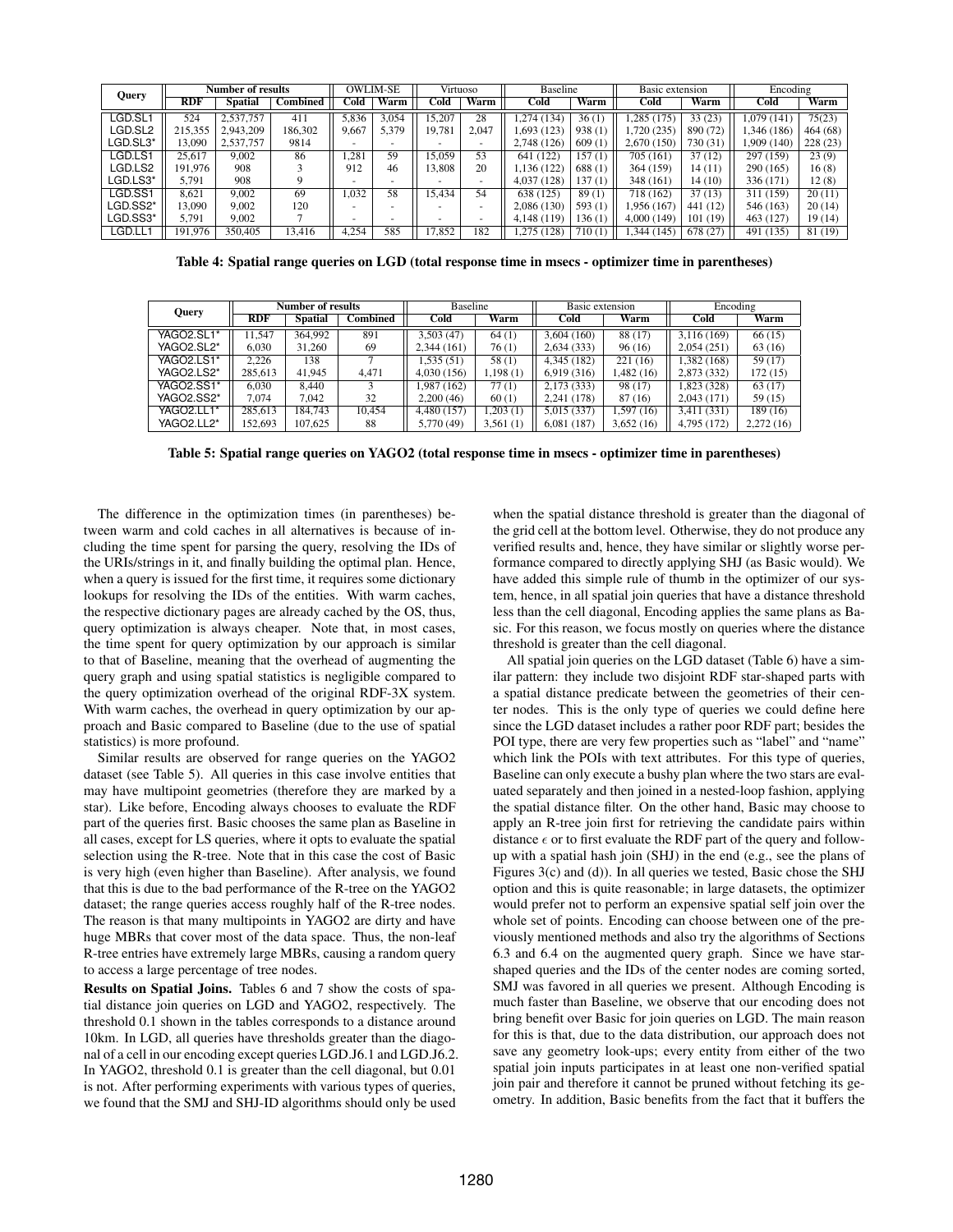| Ouerv       | Spatial join         | Number of | <b>OWLIM-SE</b> |         | Virtuoso |       | Baseline          |              | Basic extension |               | Encoding     |              |
|-------------|----------------------|-----------|-----------------|---------|----------|-------|-------------------|--------------|-----------------|---------------|--------------|--------------|
|             | threshold $\epsilon$ | results   | Cold            | Warm    | ∑old     | Warm  | Cold              | Warm         | Cold            | Warm          | Cold         | Warm         |
| LGD.J1      | 0.003                | 6.831     | 164,522         | 159.365 | 19.694   | 8.083 | (14.147 (120)     | 110,414(2)   | 1.478(260)      | 211 (141)     | 1,754(253)   | 680 (144)    |
| LGD.J2      | 0.01                 | 538       | 13.577          | 9.423   | 9,752    | 3.044 | 20,447 (107)      | 19,053(2)    | .696(303)       | 269 (202)     | 1.812 (326)  | 497 (219)    |
| LGD.J3      | 0.02                 | 8.742     | 5mins           | >5mins  | 22.683   | 7.125 | $>$ 5 $\rm{mins}$ | $>$ 5 $mins$ | 1,909 (383)     | 498 (284)     | 2,150(385)   | 834 (300)    |
| LGD.J4*     | 0.05                 | 795.322   |                 |         |          |       | $>$ 5 $\rm{mins}$ | $>$ 5 $mins$ | 117,881 (611)   | 115.634 (497) | 25,698 (613) | 23,688 (498) |
| $LGD.J5*$   | 0.01                 | 2.782     |                 | -       |          |       | 56,815 (106)      | 55,324(2)    | 2,772 (318)     | 392 (201)     | 3,664 (309)  | 456(204)     |
| LGD.J6.1*   | 0.0005               |           |                 | -       |          |       | 130.954 (117)     | 127.525(2)   | 3.726 (206)     | 213 (98)      | 3.922 (228)  | 214 (99)     |
| $LGD.J6.2*$ | 0.001                | 22        |                 |         |          |       | 130,969 (115)     | 127.519(1)   | 3.833 (212)     | 203 (98)      | 4,059(214)   | 207 (101)    |
| $LGD.J6.3*$ | 0.01                 | 743       |                 |         |          |       | 130.943 (117)     | 127,625(2)   | 4,645 (307)     | 330 (201)     | 5,357 (312)  | .755(203)    |

Table 6: Spatial distance join queries on LGD (total response time in msecs - optimizer time in parentheses)

| Query       | Spatial join         | Number of | <b>Baseline</b> |              | Basic extension          |               | Encoding      |               |
|-------------|----------------------|-----------|-----------------|--------------|--------------------------|---------------|---------------|---------------|
|             | threshold $\epsilon$ | results   | Cold            | Warm         | Cold                     | Warm          | Cold          | Warm          |
| YAGO2.J1*   | 0.1                  | 2.635     | 108,464 (83)    | 103,980 (15) | 4,618 (308)              | 798 (239)     | 4,424 (305)   | 892 (238)     |
| YAGO2.J2*   | 0.1                  | 6,799,189 | $>5$ min        | $>5$ min     | 153,869 (325)            | 151,088 (240) | 144,317 (526) | 140,472 (450) |
| YAGO2.J3*   | 0.1                  | 832       | 3,804 (79)      | 195(12)      | 4,018(321)               | 388 (240)     | 4,059(323)    | 386 (238)     |
| YAGO2.J4*   | 0.1                  | 451       | 3,603(84)       | 180(13)      | 3,553(317)               | 339 (239)     | 3,611 (318)   | 337 (240)     |
| YAGO2.J5*   | 0.1                  | 113       | 2,518 (69)      | 107(10)      | 2,784 (320)              | 278 (239)     | 2,786 (319)   | 276 (238)     |
| YAGO2.J6*   | 0.1                  | 664,613   | $>5$ min        | $>5$ min     | 32,734 (468)             | 29,185 (241)  | 31,596 (676)  | 27,972 (451)  |
| YAGO2.J7*   | 0.1                  | 4.204.184 | $>5$ min        | $>5$ min     | 42,545 (312)             | 38,044 (238)  | 6,359(517)    | 2,435 (447)   |
| YAGO2.J8.1* | 0.001                | 85,188    | $>5$ min        | $>5$ min     | $\overline{3,039}$ (195) | 171 (119)     | 2.947 (199)   | 457 (119)     |
| YAGO2.J8.2* | 0.01                 | 86.222    | $>5$ min        | $>5$ min     | 3,071 (188)              | 273 (120)     | 2,916 (183)   | 458 (119)     |
| YAGO2.J8.3* | 0.1                  | 131.828   | $>5$ min        | $>5$ min     | 3,537 (320)              | 713 (239)     | 3,029 (308)   | 584 (238)     |

Table 7: Spatial distance join queries on YAGO2 (total response time in msecs - optimizer time in parentheses)

complete join inputs before hashing them into SHJ buckets, thus the geometry of each entity is processed only once. On the other hand, SMJ (used by Encoding) produces and verifies the join pair candidates on-the-fly, resulting in the processing of a given geometry multiple times (this explains the favorable performance of Basic over Encoding in the case of warm caches). However, if the size of inputs is very large, Basic can become significantly slower than Encoding (see LGD.J4\*) because SHJ requires the allocation of a large hash table to accommodate a huge number of buffered geometries; recall that SHJ, used by Basic, is a blocking operator which requires its entire inputs to be read before processing the join and can become a bottleneck if the inputs are too large.

In the YAGO2 dataset, we were able to define alternative queries with spatial join components and the results are shown in Table 7. Depending on the type of the query and the selectivities of the two parts, our encoding-based approach uses either SMJ or SHJ-ID. Specifically, SMJ is used in queries J1 and J8.3, whereas SHJ-ID is used in J2, J6, and J7. In queries J8.1 and J8.2, Encoding follows the same plans as Basic. In the remaining queries (J3, J4 and J5), Basic and our encoding-based approach produced the same plans as Baseline; these queries include a single connected RDF graph pattern with a rather selective RDF part. In most queries, the performance of Basic is similar to that of Encoding for the reasons we explained before. For queries YAGO2.J2 and YAGO2.J6 our approach is slightly faster than Basic, because our approach selects a rather different plan, based on the augmented query graph. In query YAGO2.J7, our approach performs much better than Basic, because the spatial join inputs have a different spatial distribution and Encoding can prune many tuples using SHD-ID.

Comparison with Existing Systems. We also compared our system against two popular RDF stores with geospatial query support, namely OWLIM-SE and Virtuoso. Tables 4 and 6 include the performance of these systems on range and join queries respectively, on the LGD dataset. Note that OWLIM-SE and Virtuoso support point data only, therefore we loaded the data to them after simplifying all geometries into points (we kept one point only from each geometry) and include in our comparison only queries for

which the involved geometries are points. We allowed each system to allocate the whole available memory of the machine and performed the experiments with cold and warm caches just like for our system. Since these systems have their own data caches, experiments with cold caches were conducted by clearing the OS cache and restarting the tool. In sum, our system performs significantly better in all queries, especially in spatial distance joins. We cannot comment about the reasons, since OWLIM-SE and Virtuoso are closed source and there are no published works describing their functionality and query optimization techniques. Finally, regarding YAGO2, OWLIM-SE on one hand could not load the dataset even by using all 64Gb of the available RAM, while on the other hand, Virtuoso successfully loaded the dataset but we could not evaluate any of the queries correctly (in all of them zero or incorrect results were returned).

# 9. CONCLUSION

In this paper we presented a number of techniques that extend an RDF store to effectively manage of spatial RDF data. We introduced a flexible scheme that encodes approximations of the spatial features of RDF entities into their IDs. The encoding is based on a hierarchical decomposition of the 2D space, it is independent from the physical design of the underlying triple store, and it can be effectively exploited in the evaluation of SPARQL queries with spatial filters. We implemented our ideas by extending the popular RDF-3X system and conducted detailed experiments with real datasets. In summary, our approach minimizes the evaluation cost incurred due to the spatial component in all RDF queries. In addition, it allows the consideration of different plans due to a query graph augmentation technique performed by our optimizer. In the future, we plan to extend our query optimizer to consider the spatial distribution of entities that support a *characteristic set* [20]. For example, cities that are coastal (and belong to a characteristic set with this property) have different distribution than the general spatial data distribution of entities. In addition, we will investigate the idea of embedding discretized spatial coordinates of the data into